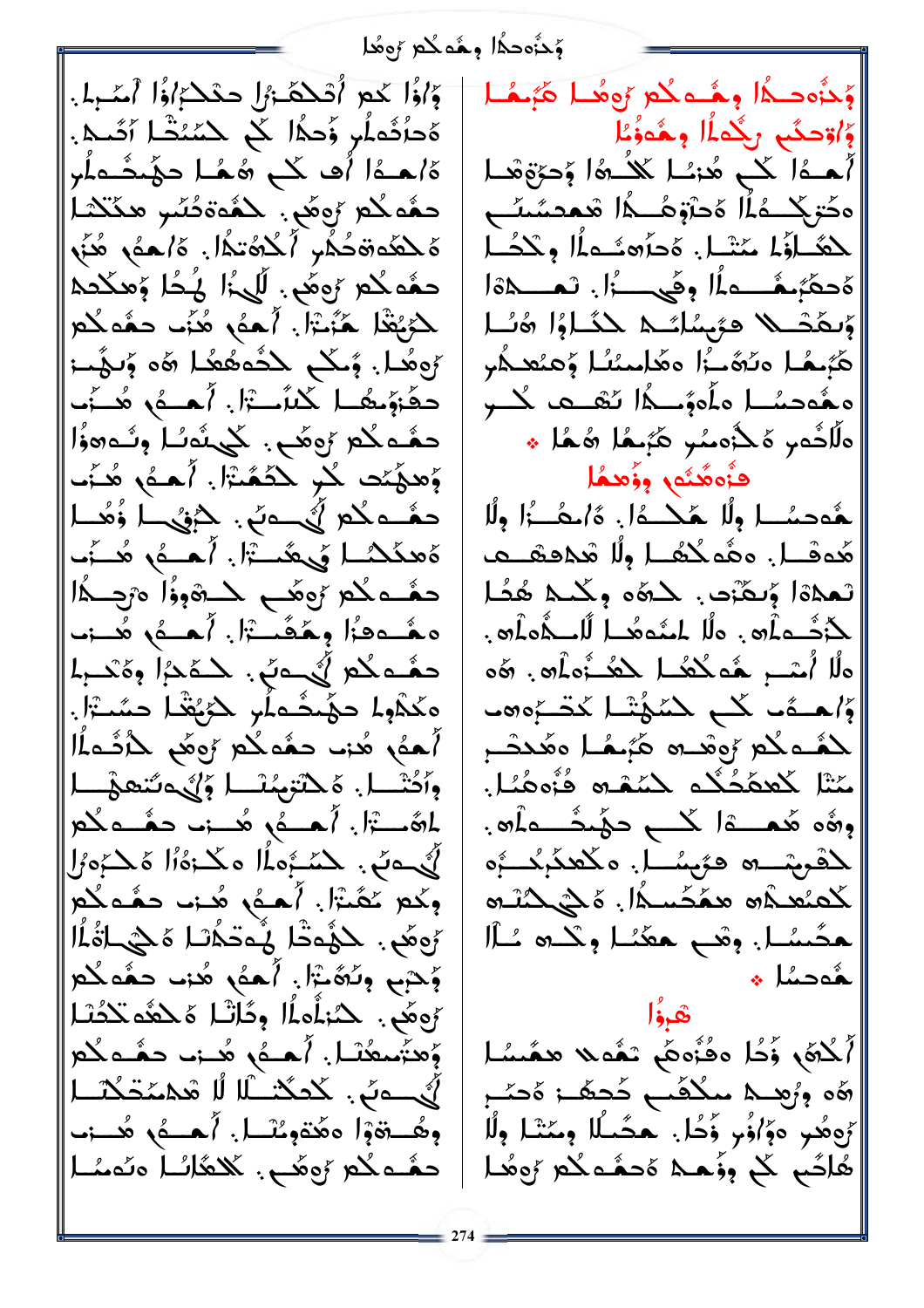للْمُعشَّمِيثُمْ وِهُـزُولُرِ وَلِكُووَىٰـدُا وَجْلَا وَهُ مِلْرٍ. أَحْسَبُ هُــزَب حَخْــهِ كُـْع وَحِتَىحِيْسًا وِحَتُـاً. ۚ هَحتِيفٌ هُجْـا لِهَتُـا هُدَكْمُتْلَ هَفَـُل هَٰٓاهُ دُـل ٖ كَـم هَدَـتْزَلَ لَمُتعْد لَقُـــه لِلْأُوزِكْـــرِ حلُّه هَٰـتَنْــا هْدْمُرْدُىْلْتُـــدْ. ەڭــــــــــــــــــــدْا كْـــــدْا مَكْتَعُـدًا حَكْقَدًاوْا نَهُ ــْٓا نَاوْحُــو هُدئي لَمَدْ. هکـم هگنشـا هَبَتهْـا تَدَخَّعُم كَعُدٍ خَسْفُعُنَّدُا وُٱٱٱتُلْتَدَ. ەڭتە دېئگىر تىئى كىغىر قۇەھلئىد. مكبع كمنصا وثب محكمت سووا ك ەئىۋۇمۇسەھ يۆھىز كىھچىدۇلم ھھَىعُىُلْسُـــدْ. ەُولىدىكــــز كعُـــــــر لمُكْمُلُكُمْ وَوُبِعْيَامِ كَعُبِ وِلَا سِجُلَلاَ مَّھْلاَسُـــا ەۆتھَكَـــز ھئعــــاُن كَــــع هَٰلَاتْبِلِيكَائِيكِ. هُوِيْسَا جُمكْهُبِ هُهنائِكِ. هَوۡتَمَكُـــا هُهُـــمَنۡدُا أَحْدُمُـــدًا قَـــو هُـــومُر هَبُــهُـــا ؤْەممُلُكُمْ. ەُوڭگەھە ۋَقْلُو ھُزوكُم مّثلًا هسْسْأَا وُهْتَمُكُمْا وِرْزَلِ هُاتِبْسِر سُبِئَائِكِ. ەۆتككىلا ۋەسُفُـر كَــلا تَّىمَّى دَّائائـُـدْ. ەُوتىھدىكى كىخىر ِكْرُوهُا وَحِعَ*كُنَ*ا وُوسُ*نُاتُ*؟. وُوِنَـٰدُه قب مَعَٓب أَحْسَر مُعَصِّرِ حَصَّمَاسُـٰهِ ەُولىدالىُسى بىڭىم ۋەبمُىل ھُزىڭلىھُىل ك مستنسَّب مُتَسَلَّمَ مَنْ الْمُسْمَعَ أَحَنُــا وَبِمَحِيَـــو لَا جُذُوهَائـــد. ەسسە بۇرىك ھىكىشلى كېتىشل

وَهِيَّتِهْا مِوْهُيَّى شَـومُو 200 وَوُصْفَـا. أَحْسَمُ هُــزت حَقَّــه كُمْ ﴾ هَنَّ جَا مَعْ الْمَاهُ اللَّهُ عَلَيْهِ الْمَسْتَمَرُوا مِنْ لْكَتَبُوْقَ لَمَا هَكُفٌ وَمِنَا وَحَبَّمَ : كَتَهُكُمْ أَسْتُمْ بِهُمْ أَسْتَ الْمَسْتَمَرَّةَ مِنْ الْمَسْتَمَرَّةَ مِنْ الْمَسْتَمَرَّةَ مِنْ رُوهُبِ . تُـــوهُواْ أَـمَّــــرًا وَّلَـهُـــــزَ لْكَتْحُوْلَا وِكْسُبْدًا وَْحِدًا وَهِكُمْوَا كَتْعَبْ الْمْرِيمُ وَهُدْ حَقَّدْ مَحْرَمَ أَيُّدَنَّى. كَلْعَعُدُاْ وِتَّـدَّه مُّبِنَى دَّاتْلَ وَأَوْتِيْهِ إِلَى أَنْ تَسْأَلَا وَجَدْهُمْ وَأَوْتَيْهِمْ وَالْحَسَنَةُ وَالْحَسَنَةُ وَالْحَسَنَة معَهْقَمَـــمِ معَهْنَــُلَّا. أَحْـــهُ هُـــزم حَقَّـٰه كُمْ رُوهُـــم. كَتَبْتُنُـا وِكَـــمْ تَكَبَّتُهُا هَكْدُهِ أَوْلَ مَيْلَتُهِ أَلْهُمْ وَرَبِّعْتُهُمْ الْمُؤْتَّلَةِ فُتٖٯۿا. أُهـهُ هُـن حقّـهكُم لَّكِ وَمَنْ جَمْعَةٍ وَهُخْمَلٍ وَّوْمِمُتُمَا وَجُمْعِ مْتّْعَدُلْا هُ حَفُذُهِ ۚ يُوَخُـلْ مُحِكَّدِهِ بِ هْتّْعَكّْمَعْصُبِ امّْتَتْسَا. أُحْسَمُ هُــزَب حَقُّه كُمْ رَوْهَمْ ۖ كَتْرَوْشُو ۚ قَلَامٌ مُكْتَبِكُلُّمُ ۚ [ أَهُا وَأَوَّتِهَا فَكَذَّبِٱ وَدَّءَتَوْا وِدْهِ همّعمّى دُةتا هُهمّعْهُنَا لِمُبْهَا. أهسهُ هُــزب حقَــه كُمْ إِنَّــه مَ لمَفْعِفُهِ وَهُمْ يَعْبُسُو. كُمْ أَهْتُرَا حَسُّا هَكْخُصِنَا هُكُمْ وَاسْتُصْرِ لْكَلِّدُ وَلَمْ إِنْهُمْ مِنْكُمْ لَمْ هُوَ مُوْ وَلَمْ يَوْمِيْنَ مِنْ حمُّه كُم رُوهُم . ۖ حُزُوهُ وَهُدُّ وَهُدُّتَهُا ۖ هَ حَقَّه كُثْفَا ۖ وَمَتَنْفَا ۖ أَحْسَمُ ۖ هُــزت حَقَّهَ كُلَّمَ إِنَّهُ مِنْهُمٍ فَيَاتِ اللَّهَ وَهَذَا تَقْلَلْهُ ا وَّْوَمِمُتُنَا ۚ وَكَلاً وَعَلَىٰ إِلَيْهَا ۚ وِتُوَتُوْنَـا ۖ. أهسهُ هُـــز حفَـــه كُمْ رُوهُــــع.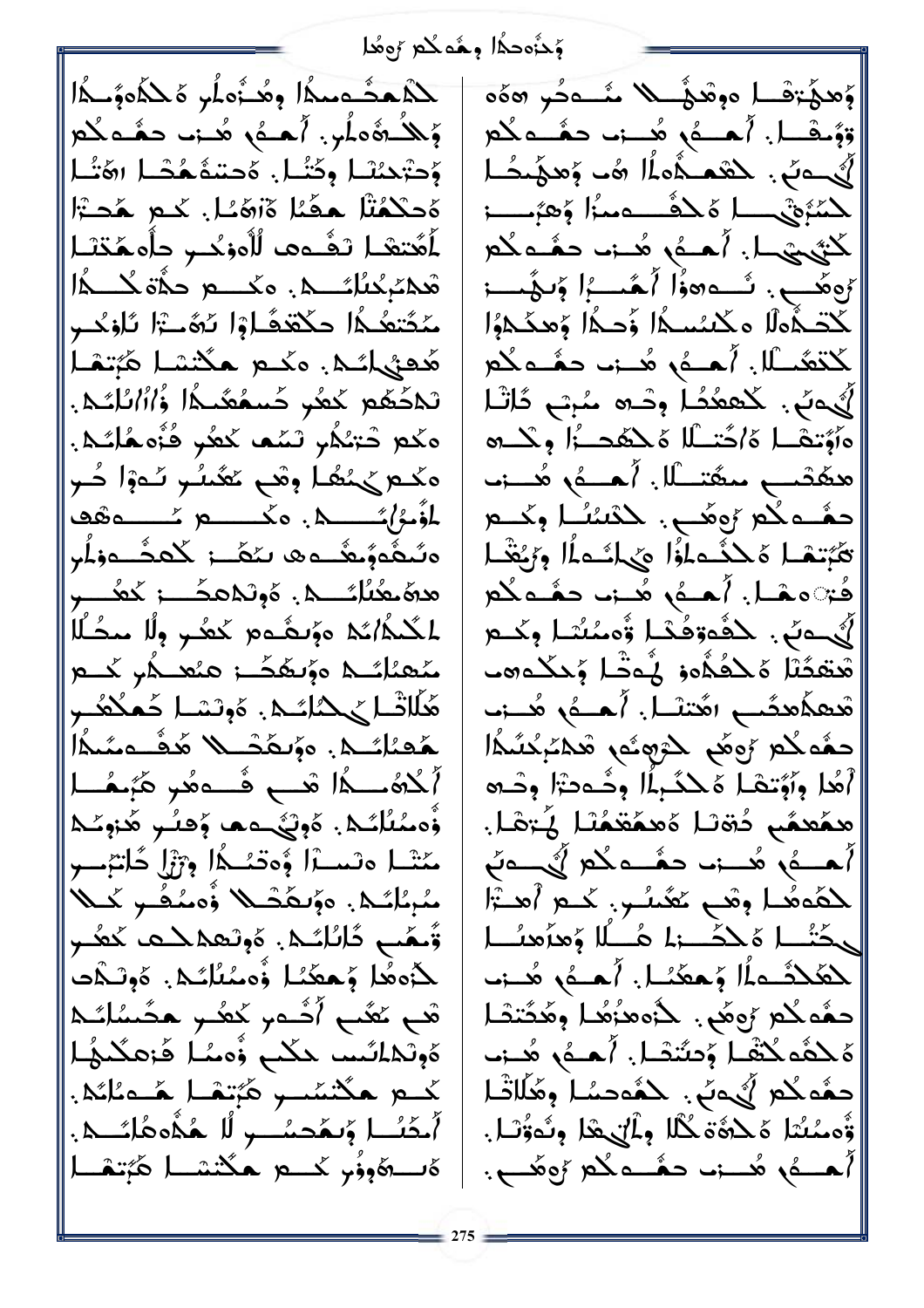كْلًا هُجْرَه هُنَّبٌ حرِّهِهُا. هِهُمُا لملا لمُوحُلُتُه هَنْكُعْبٌ. وِهُو نَعْدًا كُم حهُنصُـٰه/ مدْهُه هُهوءُۭنُـا وُهڭو كُمْ كُهكُنْلُه دەُنُا كْبُنُا ﴾ هُنُه هُم لأَثْتَمُت دْهِـزًا هُمَدِّس فُسَرَٰى حُرَٰاهُمْ وِهْقَسْهُ أَلْهَ مِنْكُسُو أحتَسُدُا وأوهُم حَسَّدتُو كَلَّـرَهُ ۖ هَٰٓئِمَا تَعۡدَى هِمۡمَسُلَ أَهٖ لَحَمِّي أَبَد حتُه مَّاا وهُقمُ كَععَكْكُم لُموَّىمُا وهُــتهُم لِدْمِعكَــمِ إِنْـهُــملُو كَلَـــقَهِ هِجُمِيَّا الْمُعَلَّاةُ مِنْ الْمَعْدَةِ الْمَجْمَعِيَّةِ الْمَعْلَى أَنَّهِ مَكْمًا أَكْمَٰاً. مثَّىلاً هُـُمَكْمَـلَ ەۋەھتۇھىل ۇيڭىس (ئىسىم . ەئىسلا هَٰذَهُا هُـتُـٰهُا هخُمَّةُ هُـلُّهُ هَـفَـُدُهُا هْلُو وُوْبٍ. ەھْدُمُّ لَهُوْا مِثْبٍ لَهُنَّمَ وَحَرَجَهُــو مَنْــا حَزَـــه كَـــع أَحَـــوو ەۋەمئىسر ھۇمگىل ھىس جُەۋئىسل. ەَحمَّــەڭم ٱتىنىل خشــتەرُلُّى ٱوصَّـــد أَلْمَلْمُسَكَّفٍ وَأُوْمُسًا وَهُسُوطًا لِّلْمُؤَنَّ مَٰٓہِمُنَـٰـا حَٰڡۡنُـٰہِمُو کَبِ مَـٰـمَۡہٗہِ. معُمسكُفًا ومْع ثُنمُكُا لِكُلْسُمْ لِمُتُمُا حقْلَهُا مَحْدَّزًا كَلِي كَلِاْهِمْ. هَمَّــــلا أَـــــر وَحْكَشَـــر هُـتَـــكَى حثَك(كُـــــى). حُكْـــــهُ/ًا مأَنقفُــــــهُ/ ههَ;حٌمّ لِمَعْزُولُو كُلُّو كُلُّواْ هُنَا ودْتَعْعْدا وَحَمْـةْهُدًا هُكْبٍ إِسْتُرْسَا هَ حَقَّتُهُمْ وَوَوَهُ لَـهُمْ مِنْ مِنْ مِنْ مَدَّةٍ

هَٰهۦُالُک فَ وَالزَهزوهُ بِ أَهُمِنُالَک الْقَلِمِ وَ ەَ دەمىر ھَبْسا ھُمَّا حثَكْلُوْ \* تحلمأا هُصْلا هُنِ حهُمْهُم ُر حُمْ حُقْعًا هُكُبِ هُوكُنُنُكُمْ وَحَقَّوكُمْ وَوَهُمَا هَّرْحَسُـــع لِلْحَقُـــزُه أَمِن. أَهــ حَدَّـــاوَّا وُّەمىُسُّا وِھْمِ كَكُنُّهُ هُوَىَّى كُـر حَــدًّاوْلُمْ وَكَــدًا هُجِعْدِكَــا فُزُهِ هُــأَ ەُحھُّەئىُّا شەڭمى*نىُّا. د*ىھەُەر ھېھُىر ههَٰحاُا أُ؎ هُەوْحُىُـٰا وٖدُاتْـا ەۡاوُٓتھۤـا وقع حُكْم. وتَمْطُلُ قَع خُلا عَكْرَتُ |وِكْبِلَا هِمَّمْعَلَـدًا هَٰدَلَّلًا وَمِيْمَـدًا وَدَّهِنَا هِمَنحِكْنَا وِنَقَعُدًا. وأَوْكَرْبَا هَاؤُهِحِمُـلِ مِحْمِحُمُـلِ وِكْحُــٰٓةُ لَمَّا تَـمَــٰاءَةَ ا ثَكَــع لكَــرُّه أَا أَا شَعفُسكَفُنَّــدُّا وَّىهُـــُّ;ْا ۖ ـحْدُّــَــُۭف ۚ وَجِئْنُـــوِ ﴾ أَمكَنُــا يُهثَّدُّاْمٌ بِمُحَمَّدٍ هِالْأَشْمِرِ \* هُوهُا هُبِهُمُا وِكْلِكَا فِنُوهُكُمْ أهدً وسمًا للعدة وتحلُّمه وَادًا وْٱلْمَحْرَبُّى مْدَيْنَا ۖ فُوهُبُّ. وْٱلْمَكْتُف دَوْهِ الْعَامَ وَالْقَصَاحِ حَدْمَتَهِ هُوَ اللَّهُ وَّەضُمْ ﴾ ، هُ/ْ هَـدْ هُه كُـدْ للصَّلَّا أَرْجِئْتُا هُدُوْلًا مُنُوفُونَ وَيَسْلَمْ حَيَارُواْ وْْمِمُنُنَا وِكُمْ هُمْنَا هَانًا وَٱنْغُمْلَ هُدَّمٌ الْأَحَلَّٰہِ. هُحصَّـٰه لَكُمْ أَيُّـِـدَتَه لمؤْمَرُا وهُزْنُمَا أَمِنُا مِّمْلِكُمُنَا مُّوم كُلِّي. وِحْمَ تَحْصُرِ هَزُهُا كُعِرِ حَكَمٌ}وُّا وَحكْدَشُــه/ا مَحْنُــه/ا معُــعْجَزْنُــم/ا سَّىتُمْ حَقَّزَةٍ فَعَالَ وَكَلَّهُ عَلَّا الْمُوصِبَةِ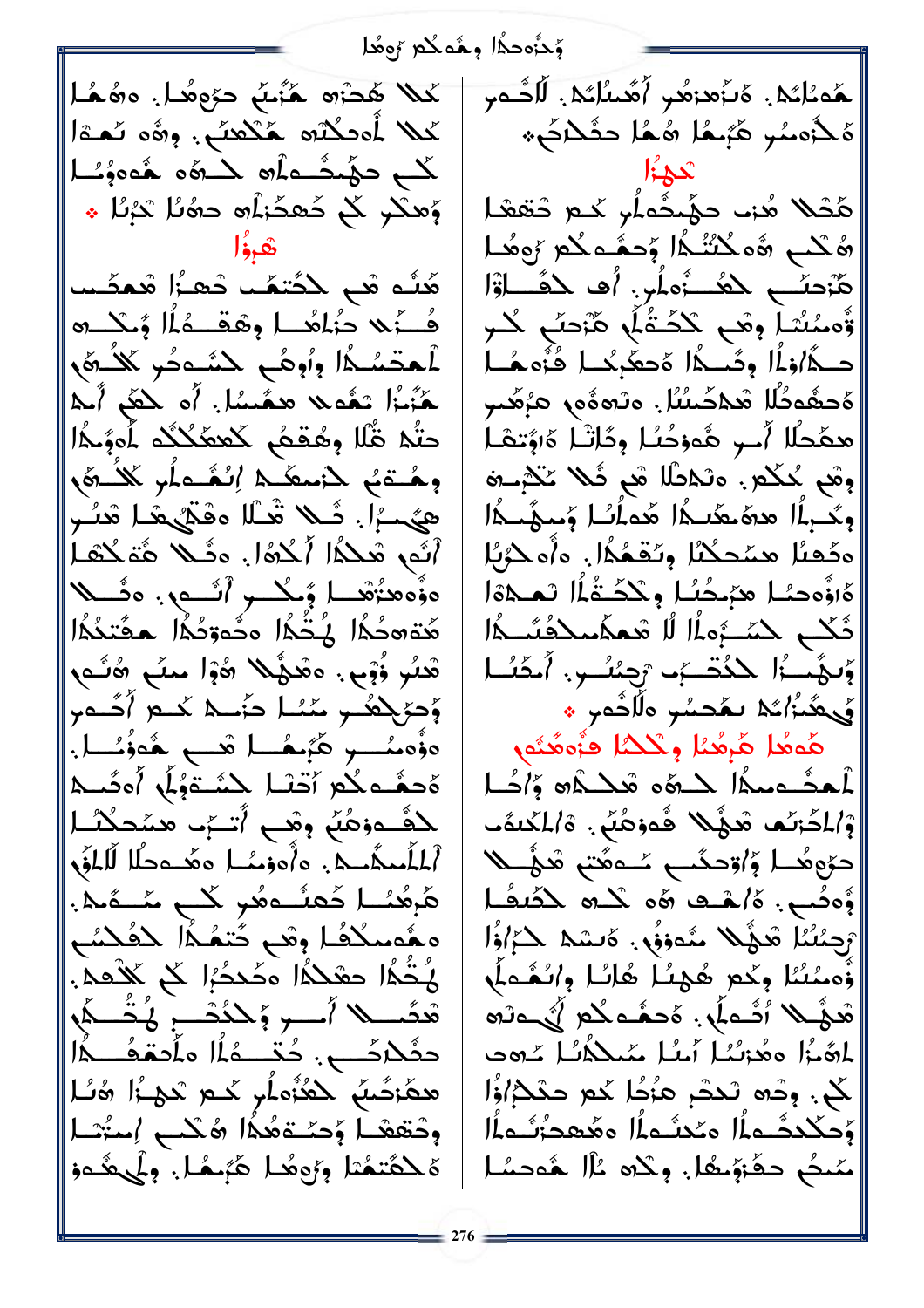مُدَهَمَنَا الْمَشْرِ الْمُدَوَّلِ الْمَدَّمَةِ مِنْهَمَّةٍ مِنْهَمَّةٍ مِنْهَا مَنْهَا مَنْهَا مَنْ هُحمِّشُفَّ أَوْماُ هُجِدُ لِ سُجَّا الْمُسَجَّا همَّ: أَمــدًا . هلَّاهُـــتُ تَعــم تُـمـُــل مُعَوَّزًا يَ هُمَا الْمَحْمَدِ هُم مَقْل ەھْم إِنْعُـٰا ثُنَـْمَـٰا فُـٰهُ وَٰـٰا كَتُنصَّـٰفُ كَعْكِيسًا وَحصْبِهِ أَهُسَنَّا فُوهَنُسَا كمدةَ التَّقَيْبُ الْمُتَرَّكِمَتْ مِثْتَهَا مُحْمَد هُتِيفُولًا وحُكْفُ لِمَسْا وَحُكْفَائِيا **ێڔؿٮؘڹ؞ڡڮٞٮؙ**ؘٲؠؙػۿۿؠٷ۫ۘۅ۪۫ٞڡڟٛ؋ڿٞڡڷٳ هُوواُهُا. كَانُ كَمْ دَاوْسُمَّا هَٰقْنُمَّا فُمنُا جُعثَنَى حمٌمَكُمُّا وِكُـماؤُا هزُمَا. ةَاسِرًا هَزَمعكَنَدُا كَرْوِجُنَّب حُمهُكُم حَسْعَمُ الْهُهُـــــهِ حَكَّا هُەهُمُّا. لَّاسْكُم وُهمُددَمِّى حَدَّمُوْا يُكُدمكُم مُنْدَوُوَّا. لَامْكَبْ وَحَصَب ِكْنِيْجًا مِنْحَكْتُمًا وُمِحْتًا. لَ*أَسْ*كَبِ وُهْنُمُّم حَنْمَعُكُمْ هُوَجِئْنَا وَزُنْقُلُهُ أَ ـلْمِمُـٰـلِ. لَلْـنْكــبِ وِـمَّـفَكْـبِ مُنْــمَنُّلِ. لَّاسْبِ وَهِدُهُمْبِ شَـهِنْلَ لَّاسْمَبِ وِنَـقَـنَكُم لِمُوْزَلِ. ۚ خَتَّىـمًا ۖ دَقَائِلَ ۚ وَبِي. ەَ ݣُدُونْــــا ەَھمَعْمَقْـــا ئَـــەيُّا ة/ەئىسمال. حۇش ما ەڭخەنشىسا هُ جُي زَوْرًا هُوهُهُمْ لِ وِحُعِبُ هُؤُواْلِ. ِ هَدِ ٓ;ٓا هُ جُوَّا ٖ. جِنْ تُبَا هُ حَمَّتَهُ ٓــــالْمِهِ ۡعَذِهَـــا ۖ حَمْدَهُ نُـــا . كْحِدّْةَلَا جُحُحَدُّة كُدًا ۖ حَحَدَّء اُل ِ. لْمَهْتَا ۚ ٱلْمُحَمَّعُ النَّهَدَاءِ ۖ إِنَّهُمْ النَّهَمَّاتِ وِأَوَّتِهْل جُدووُنُـل. هَ حَكْنُتـْ العَدْهَ تَعْنَـل مُعْصَلًا. هُكْمُهُ وُحِكْكُمْ وَهُــمْ

لِمَسْمَاكُمْ هُـتَوْوُمُو هُنُوَــَٰٓٓا ٱمْكَـــِـِّ وْاهِدُهِ حَدَّثَا كَعُبْرا وَهِدَاءُ هدَّدَبِمْ مَتْلَ. حَقَّدَكُمْ رُوهَٰبِ هُـزَب أَحدَهُ! كَبِ لَلِيءُ! هُكُداً هُعتَمَعَتَدَا<br>وَمَكَنَّتِ حَدُّثَتَ الْمَحْسَنَ وَمَنَّعَ هُدن. أَههُ لكح، حَكِيمًا أَقْل وَّاسِمْ أَحْذُهُ وَسَمْ لِأَوْتِهْا. خُدْمُ |توهُدا وُلِّكُمْ هُذا لِهُ اللَّا كُمْ لَاهُمْ كُــزا هُــلًا وهُزئــل حدَّاتْــلْ حدْســح هَٰٓدُهُما!. حمُّـه كُم رُوهُــم هُــزم. أَهِمًا ﴾ لَأَوذِكا هِجَمِنًا وَهَدِمِنُكَمْ في حَمْدُ بِ حَمَّدَ حَمَّد رَوْهُ بِ هُــزَ . أستصر لمتتقا وتؤتيشها المعدأ أَرْحِنُسُ. هَدَهُ كُمْ رُوهُمْ هُنِ أَهْدًا كُم كَدُّدْهُهُمَا وَسَعْفُتُكُمَّا وُٱٱنْتَخَا ەۋەمئىنىڭا. ھىقمىگىر ئوقىي قىزمى. أَمْمَا كُبِ كَسْكُمْكُو وَّحُسًا هَلَّا هُدفسُلَ. تَعْدَدُهِ رُوهُبُ هُــزَبَ. أَهْلُمُ الْمُسْلِمِينَ مِنْكُمْ لَمْ الْمُسَلَّمَ  $\big[$ مْدَكْتُرُنَـا. حَمْـه كُمْ رُومَـٰحِ مُــٰزَى أهــــهُ| كُلّـــع حَمَّــــرُه أَمَّــهُ حَقَّــهِـــمَّا وُهِبُعِيجًا وُيكْبِ هُجِجِيًا مَتْتَبَا هَلَا قُدْمَدْدَكْتُنْدُا. حَقَّدْ دَهْر رُومَكِي هُــزم، أَحــهُ الحَبِ لهَعْمَلَــهُ ا وكَحِيشُوبُو وِشُوهُوْاً كُنْتُمْ هُكْتُمْ مَكْتَعُدُا. حَقَّدَكُمْ رُومَكِمْ هُــزَمْ. أَحْدًا كُلِّ هُتُّكُلُّ وَشَّوَفُكُلُّ قَبْ تَعْمَىٰ اللَّهِ كَلَّا اللَّهُ وَاللَّا مُفَعَّــزٍ وَوَافً هُزئا لَكَتَنِـهَــ مَنْعَمُـا هُمَهُـَّـْ أَ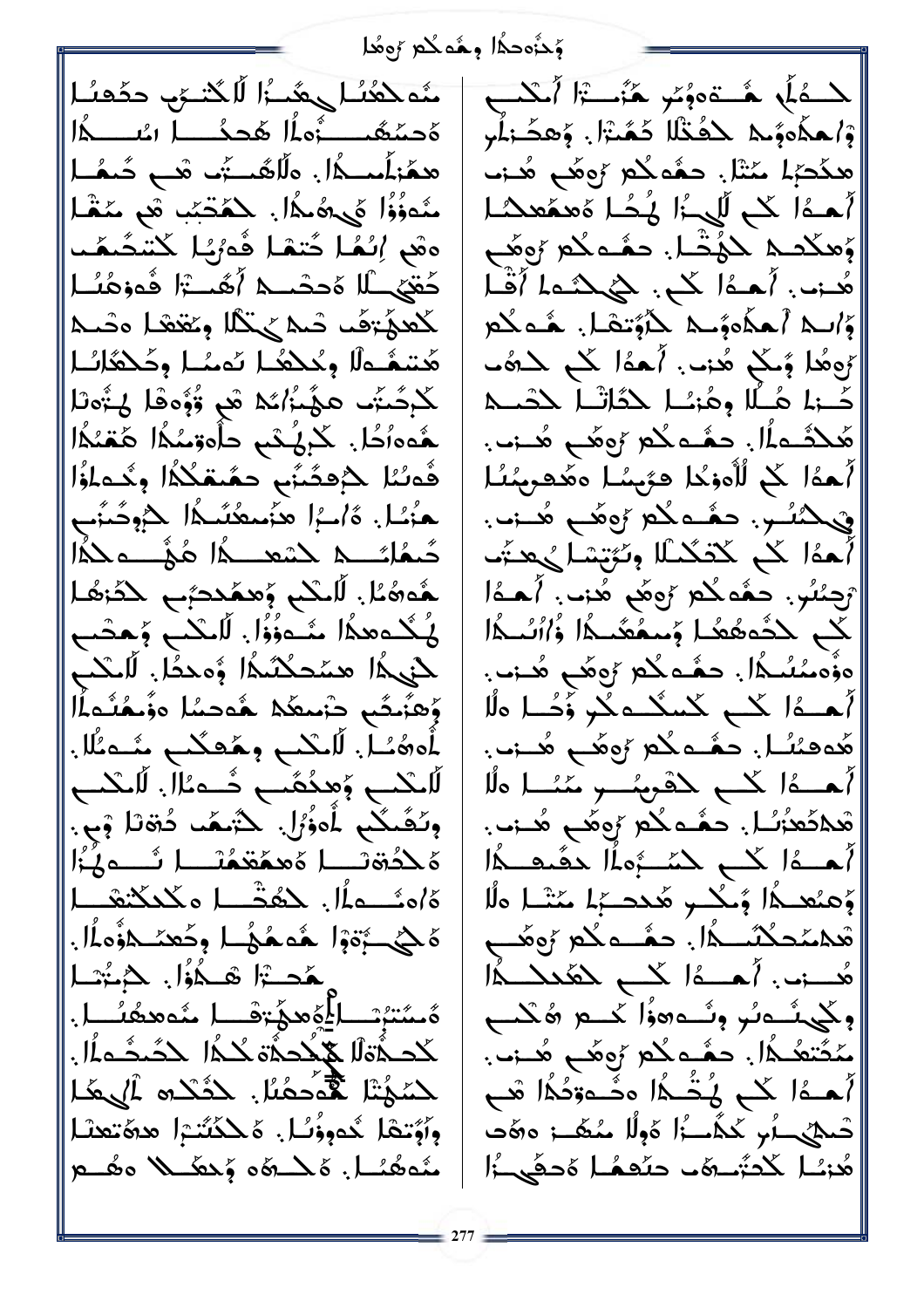هْلِكُحْتُ هُلُو. هُ/هُمِيلِ هُ/مَكْلَاتِ كُسْنُا وكُمُعَثُماُر ثُلاهَى هُـُقَفَٰلًا ەھتىشەڭم. ة/ھىكىدى كى ئىغ قا وُّەمْىُشَا وُھَــوُّە ئۇنگــو. ەقُەقبُرْسَا هُتِئْسًا وَْحِيهُمْ نَعِفَّ: كُبْرٍ. أَخْسًا لْمَثْلُ هُمْكُنْتُلُا وُحَدُّه، تَمْلَيْ: مَثْلُ مَّتِبْلًا ۖ حَنَّفَهُ ۖ بِي مَحْرِبُدَارٍّۚ ۖ فُتُوهُنَا ۖ وِّحـــوهُ) تَســـرًا وتَعصَّــب فُوهُنُــا ەمنتْلْ. ەھْھْل ھُزْسُلْ وَكَلَّاصُلْ ھُنْل ههَجُلًا وَرُوهُا هُزْسُا وُحكُو هُعكُنَّ كُدِ هُذُوؤُو الْمُحَــدا وِفْـوة بْنُر ھُدتہِ۔ مُتْل ہوَمُکٹی کمُگِب ههُتَمْ مَعَاسَّنَا مَكْفَوِهُا وَكُلُو هِلَا هُتَوْصًا هِ ثَقفُعْمَا. خُدْمَـُم هُنُـر أَمْصِفْ لَمُسْكَمُه الْمُصَشْعَ الْمُفْرِ هِمْ مِنْعَجًا وَهَيْعُنُمَاًا. وِلَا تَــْ9َةَا رُوهُم هَبُهُـبِ أَــبِ رُوهُـا وِكَعُـا هَعْنِعْزُنُـا ةُاهْبُو وِهُـا. وتَعْلاَصُـْتْ عَبُهُنَـْرِ همّىكُما ەُولًا إِنِّي أَا هُــزَى نَــْ10\$ رُوهُــا ورُهنَـــم هزُمهُــا هزُهُـــــو. ەتمەكىب خۇمئال ەلل ھىمّحىلل ولل هُذِبَ لَـ20\$ رُوهُا ورُهِيَّعَ هَزْهُنِي أُسِي رُوهُا وهُدْ أَنْ وَفَتُهُا وَفَشْهَا وَاللَّهُ ەتمكىلا قىئىر وآلمى لمئىم قىب وهَدْلِمُو أَيْ تَحْمَى وَسَنْهُمْ مِنْ الْمَرْسَلَ بِهِ مَنْ الْمَرْسَلَ بِهِ مَنْ الْمَرْسَلَ بِهِ هُذِبَ لَيُوهَا رُوهُنِ وَرَبُّكُمْ وَيُرْهَمُونَ وَلَوْهُمْ وَلَدَّ أَسِرِ وَٱمْرَضُمِيلاً هَٰذُمِمِيلًا ﴾. هنْگَمِينَ فَوذِكْنَا أَحْرُسًا وِتَقْصُكُو اللَّهُ حَتَّ 

ەْدْھَا ۋېيغىل ەسسُل، وتھىما تكىر ِ هُدمسُلُ مَأْهَوُمَكُلُ. فَلَاثَمَنِ مَكْرُومُبُنِ هَّبُـمُا هُـمُا هُـثَـكْلاَكُمْ هُوهُا بَانْو وِكُلّْمَا فَزُوهُنَّو أهدُّ مِيكُلٍّ. لِكْتَهُ مِنْكُمُلُّ هُمُّنْتُكُلُّ هُهَكْفُنُـا وِثَّــلا شَــْرَم. وِحُوَوُـُـا ەھُەڭگىل تىلە لا مىمّىد. ەتىمىد ئىگە دَخلتەھە ھەدا قالمگنى ثَلِكْتُمْ وَمَوْا. وَثَلا تَسْ هَلْمَلَأَسِلا ةُ/مكْوهب مُتَمَلِّعُلْ وَهُوَ كُعْلَ وِثَبِ لَا . كُبِ رَهُ وَ كَحْشُـتْهُوهِ وَ الْا هُجْلَامُكُـبْ ولًا محمَّرْا ولًا محمَّدٌ من حم أَحْدوه ەۋەشىلەر ھۇممىلل. بۇەر ۇھىئەوۋىسا هَدُمُهُ وَيُحَدُّدُ مَآدَ هُمَّنَ وَحَدَّهُ هُكُم وِرُوهُا وُحْلَه هُزْنُنَا. وهُهُا كُسْلَاه هُلكنَ لِلْقُـه كُمْ أُوْحِكُب وَمِنْكُمْ هَٰكِبُ أَثْمَلًا وِهُمْ هِمَّةَ لَكُمْ لحقوبها منها مكرها مكعنعده همَّحَسِـدًا حمَّـبُّه أَا. وكَـــهِ مُّــاًا ەھُەجسًا ەُوھُەكْكَهُىشُەمُّا مُحْھِمَّىبُ |حەْنُا كْبُنُا ﴾ **ئگرؤا** هُيَّبِتُبُ مَعَدَّمَتِهِ مَعْمَدِسَتَبِ مدعفة الجسرتيه وهكلا بأهنىك همُسُما. 6ه وءُ٥٥ مِداً أَسلاً لَحْسِر لمُقُورُهُـــا رُحِنُنُـــا مكْفَــــى. ة/لمُكهُّد A حِسَّـەكُر هُكُنفُــهِ)ْ. ەْھەككە دېمىر ئىلاشى ھقكەڭى. ەُدۆسىدا خُمىْسىمەر لەشلاشىپ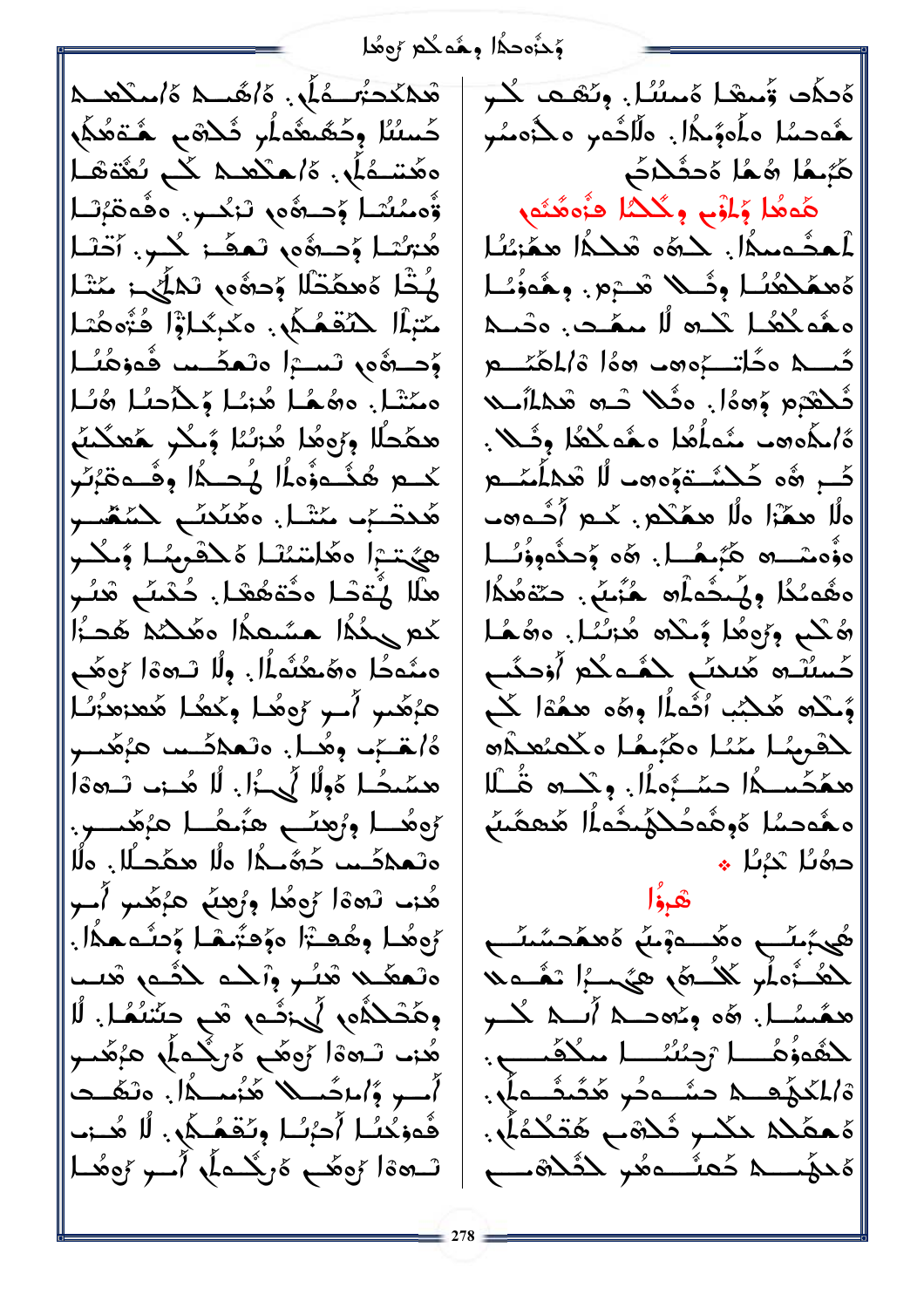وثعمله أولم وأفقُله وتفقَلون لْكُمْ مْيْ مِّيْبِ هِمُقْمُلُبٍ وُّمِمُلُدًا كَمْ أُهِنَّهَمْ دَلَّىٰ مَنْ اللَّهُ مَنْ اللَّهُ هَٰ أَسْتَرَىٰ لْتَكْرَكْ أَسْتَرَاهُ كَامَنَا وَالْمَجَاكَمَةِ مِنْ أَسْتَرَامَكَمَا وَّسِعْدا مْعَمْلْىْتْ جَرْهِمْا جَهْدَهُ لَ وِنُوزًا وَيُهَدَّأُ مَمَّمًا كَهِ لَكُوهَ افْقَهِ مسَرًّا وِهَتُمَا وُٰلَيْمِنَّــع وَلَا تَمْحَنَــا. لَا مُحِنَّ أَهلَا كُلِّي كُلْمَ لَّا هِمَّتَهَلَّا<br>فَيَكْتَبُتْ هُمْ يُخْمُلُ وَاسْتَمْ حَدَّةً مِ وِّـــهُ/ هَموْنُـُــا مشكلُنُــا وِتْحِنْــدًا ەۆقۇرا ەوڭگەشمال ۋامكىنە ۋىىڭك فكافشار. وهُنْف مالا شملحقب. وتعقيب ولأكفئهم بمستقوى هُمَالَكُبُ هَلَّا نُعَصَّبٍ. هَ مُحَمَّهِم هَلَّا قَدْفُمِعَنَـــــــ : مَـــــــزُم كَتْمَوُّنُـــــا ەَحْسَنْكُەْلُر مْعَهْدْشَمْ حْكَمْعْشْعَا وَلِمَنْكُمْ. شَوْلًى لَهُ وَكَيْفُ هُ عَكْسَمٌ ەكمىدە ھىچىسىزە ، بالأسىم شىئىسلا هزَّمهُنُمارِ هُزْمَا. تَمْهَٰكُمْ رَوْهُم هَبُعُىنِ ۚ إُمِنٍ ۚ أَوَّهَا ۚ وَكُمُّيْٓا ۚ وَٱستُّونَّىٰ ۚ ةزكله أسر ركشاً اومًحَتْما وَوَّسْعَفُونَ مَكْحَوَّى مَكْحَضَّ وَّحَزُّهُمْسِ أسر وٌمسٌتبْسًا مثنفتا وَمعفَعهُاسُــدَ كَنْتُمْمِ. هَلْمَعْكُمْ أَبِ لْمَعْمَدُا وَأَوْتَكْمَا وَوَّكْسُمْنِ. ةَهْهُشْكَنْدْ عَلَى ەْللَّىشُەلَى أَسىر ھُنُىم للَّىسْتَا كَىحْتَىلْل وَحَكْتَبِلًا بِمُحْسَبِهِ كَمِيلًا وَّبِمُسَبِّهُونَ ؤُهجُماْ وِجُمِيْكُلا وُلِكْمُبْذَلَا. وَهُجْلًا حكْمشُـهلُر لمُمَلَّد وَتَعكَـــح مَّلْمُشْــمَلَّذ

وثَقَوُسًا هَزَهُمْسِي. هِأَاهُمْ زَكْنَبَ ولمُقَدِّؤُلًا مِنْتِنْسًا مِكْعِفَعُنْد هَ حَقَاحَكَى لَاسُتَدُّهِ ۚ رُهِدُّهِ ۚ. لَا هُــزم تهةا مُوهَدٍ مِعْهُنَى مِلْمُعِيْمِكَى أُسِرِ ىُتْعَصَّى خَاقْسًا هَبُعُسِي. مأَأَهَدَ كَلِّ أَوَّدَى مَدْهُ فَيْ الْمُسَامَّةِ مِنْ الْمَسْلَمَةِ مِنْ الْمَسْلَمَةِ مِنْ الْمَسْلَمَةِ مِنْ الْ وكُلْحُبِ أَسِلُّهِ كُتَسَبُّوْلَ. وَحُدَّبَ أَبِدُّهِ ۖ كَتَمْعَدَا وَلَلْوَهِكُكُا وَالْا سُائَبِ أَبِــدُّهِ لَاسْتَدْے حَيْــۃًا. لَا هُــۃ۔ تـُـەةا رُوهُــم مكعكــم عرُهُـــو أُمــو وَأَهِقَتِهِكُمْلَ وِسُحِعَبٍ وِكُحِعَبٍ 300 هُهُــا هُهضُضُـــ ههُه هُهِعُـــا. كَهْدَهُنَّى مَدَّهُ فَتَرَّوهُ صَرْمَ مَدْمِ إِنْهَا. مِلْأَهَٰ: كُمْ شَعْفُنُكُمْ وِكُمْ وَحْدُ وَحَلَّا. لَا مُصَّنِ لَمِصْ اللَّهُ ؉ٚۿڒؙؠؠڡ*ۮؙڷ*ؠڵۘۘ؋ۅڿٞڡڗٞ**ؠۿ**ٳ؞ٷۭڡؿٛڡڡؙڟؙٳ وهَٰزئــــــــــا كُحبَّـــــــــــــوه كــــــــــوه لْهُوهُهُ وَلَى اللَّهُ مَنْ اللَّهُ الْمَسْلَمِ الْمَرْجَحَةَ الْمَرْجَعَةَ ەكْتْمُلّْي أُمر ھَە فَنْمَا ەلْفُەھ ش رْبِعِ كَانُمامُ مَنْتْدا حِفْمَكُمْ ﴾ وَمِنْ رَبِّي لًا هُـــزم ـأَهــُلل حكَفَــُلل ووَهُوُهُتـَــع وَجْدَهُنَّــهِ وَجَكَــۃ هُب فَــه حَسُلُو لحفَكُم ةَالمُؤْمَّدُهُ قَدْسٍ أَسِ لًا مُّتِنْدًا. لًا هُنِ تَسكُنْ ﴾ هُمسًا وِنُؤُءوُها فُەقْبُصُر ەلْڤُـەھ دَبُوەُىُـا وٖىنْـھَـھُـا وِكْقَدْفَاوِّى لِكْدَ مْي لُوْكُر هُدْلَائِكَ. لًا هُنِ تَعَدْدُ حَمْلَتْ أَرْأَلَ أَوْمَـٰهِ أَوْوَدُتْنَ هَدَّتْ وَسَبْكُمْ هَقَنْدْكُمْ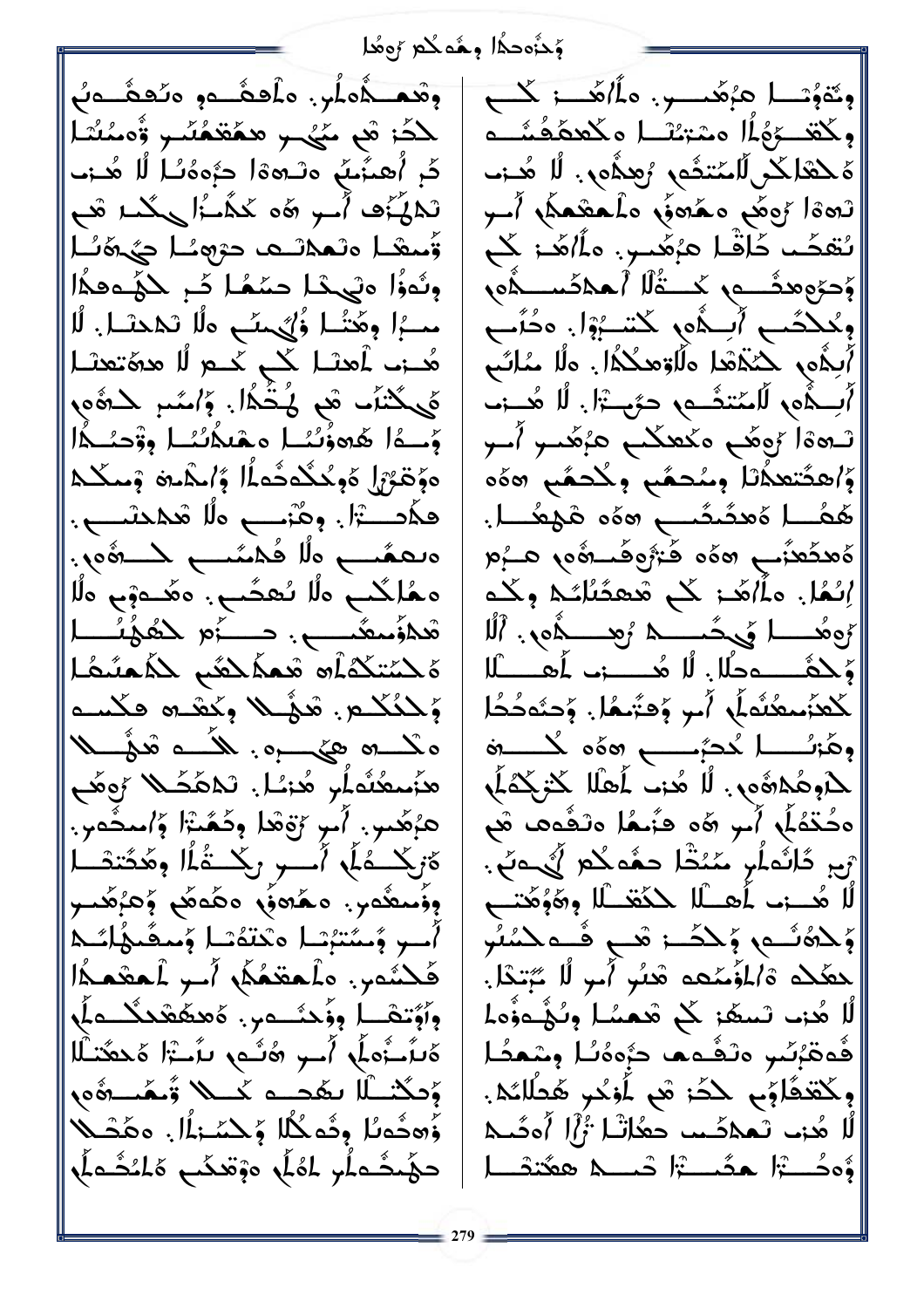كَكُنْوَا وَعْصَــْ هُوَهُمْتَــا . وَيُؤْوَضُــا كْهِنّْتْهَــا أَيْكُسِــو هُزْسُــا. لَّايْكْسِــو وهُلِكُم وَّمِعْدَا قُبُو أُهْدَا هُخُذً. وهُـْزَا كَحَتَنِــةَا. وِلَمَهُ ٱلْمَاهَــهِ هَيُب هْنُرٍ هُـٰٓ; هُٰالَّكُنَّعُ. وُٰاهُشَا ۚ وَٰهَمْ كەلماكە . بى*ڭىشىمىكىلى . مالما*ك أَهْتُماْ الْحُلَاضُ . مِنْمَعُنَا لَكُنْتَحُم ەھەدەُسُــا كْتىۇھَىـــى. ەھَسُــا لْمَنَعُصُبِ. هَ هَكْعُصَا لْمَعْزَيْمِـــدُّمِ حثُكَاتُم هُحثُكْتُمْ همُسُلْ هُـبُّه ەكلاۋ فَأَوهُكُمْ وَرُحِزًا أَحدُّدمدُا لِذَهَ وَثَمِ لَٰا حَمَّدَ شَع لِّكُمَا أَثْدُهُ مِنْ رَبِّكُمْ وَوَا أَصَفَلُ فَيَ لَّا أَحكَمْمَكْـتْ شَبْ شَ- وَّاسْكُوهْ-ههُا. وكَرِ لَا هِنَيْتِ هِهُا كَتَلا رُوهُنَا رُهِ سَلَافَبٍ وَسَلَّى سَلَاكَ نَقْفُلُهِ) بِجُومٍ. وَضَرِ هُوَ هُقُومُلًا كَنْ لَا أَسِدْ. أَلْمَكْلُمْ كُنْعْ حَكْثَرُافُي وِكْمْ بِسَّةًا. وَٱحْتُلَا تَحِبْوَ جَرَْجِبًا وَهُجَا حكْبِ نُشْمِلًا. أُسِرِ وِكَــلا أَخُذْسِ هُرِهُتُما. هَـلاًـ هَـلاًـ مِّ إِسْمَـمِ نَـلْمَلَا ەۆككى تۆت ھىشى كىزدىدا وقى كَهْلُرْ». رؤه وتَكْرَه عُلَّا هُوَجِسًا \* <u>شهٔ ا</u> همَسُــا أَحْــدَا وَجِحْبِ وَهِ هَـحَــدَا هدُّەهُـُــا وقب مِّتكْــهُـاُا هَلَاكْتْــا أَخْذُهُ مَنْ أَ الْمُحْرَبَالَهُ - مَنْ مَدْأَهْمَدُ أَ بدأ بشريخصره بزبخةهأه بيفافيه وكعك وتتنفشا ةوشأهئا هكخا هِ وَهُمُهَا حَرْهِ. هَا لِكُلُمْ وَوِّهُ بِ وَّكُلُّ هُ اللَّهُمُّا. مِعْدَآت كُمْ ثَبِي لَمِسُمُّا هَنَمْــُزَا. فَيْ\$َسَــا هڤمــم معَنْنُكــدًا هَتْنَبُوهُمْ الْمُتَحَمَّا وَجَهُدَهُ لَمُحَمَّدًا. وقَعِ حُزِلَ هُلَّا وُهِعُفٍ هُجُرًا وَهِمْرُوا لَّادِيُـُـا. وأَحْدُا كُبِ كَذَبَا هُـلًا هَكُمْ هُدَٰۥٗا وَمحكُما لِكَلاَدُءلُالِ. لمَدْمَعُمُا لَا مْهِكْمُنُا. وِكَيشُمْسُ وِنُــدهووُّا. كَمَّنْــرُه)اْ لَا هُـــدهنْدُا وداُهزَّ هنْدس مِّتْلوداً! . لِكَنْسُودُه وَأَحِسْتُرْهُمْ وَٱسْعَسْمِي هُوِيَكِمُسْتِمْعَةِ هُوِثَكْلُهُمْ دُلْتًا وُاصْفُاهُمْ كَتَكَسُّلُا هَكْبُ رَقِيْمَا يُوَيْمَا. كِنُوجًا وِهْبُ هَ حَقَّه حُهُا وِمْعٍ حَدُبُرٍ. حَبَّىهَا ەۋەممْقُا. ەقى ھُوَصًا أَحِيَّا كَلِّ وَبِكَبِيْدِ كُنْبِ أَسْرِ فَيَحْدَا جَلَّهِ هَدْيَا ا هَدَّسْدًا هَحَكْقَدْقَاوْا نَهُ تْرَا هَوْ حَرَّا ەكْݣْتْھْا سْمُوْٓا ەْھھْتِيْ) ئارنگىر. ەسگىم بىرلىنىشىگە مكرمَسىئىگە . ەَ كَتَعْكُمْ كُــع هُلَّاتْـا مْمُتَسُنَـب هُوَدًا هُحِكْكُمْ وَحِكْسٍ. مِمْعُما كَبِ هَ لِكَنُتَنِى مَّتَوْسًا هَتَنَهُـْهَا وَهَذَابٌ هُبِقَعَسِبٍ. تَعَهُّسُما وَيُحُسَّلُ أَمَكَّسِبِ وَهَيْ مِنْ وَمُنْ أَمْ الْأَسْرِ حُوصِمًا ەلمُەوَّىدًا ھُھھَىلُ ەلَّاخُەر ەَـدەمىُــو هَ مُهْلِمُ اللهُ مُ وَرَجْدًا رِكْدِمًا وِحْدَوْمًا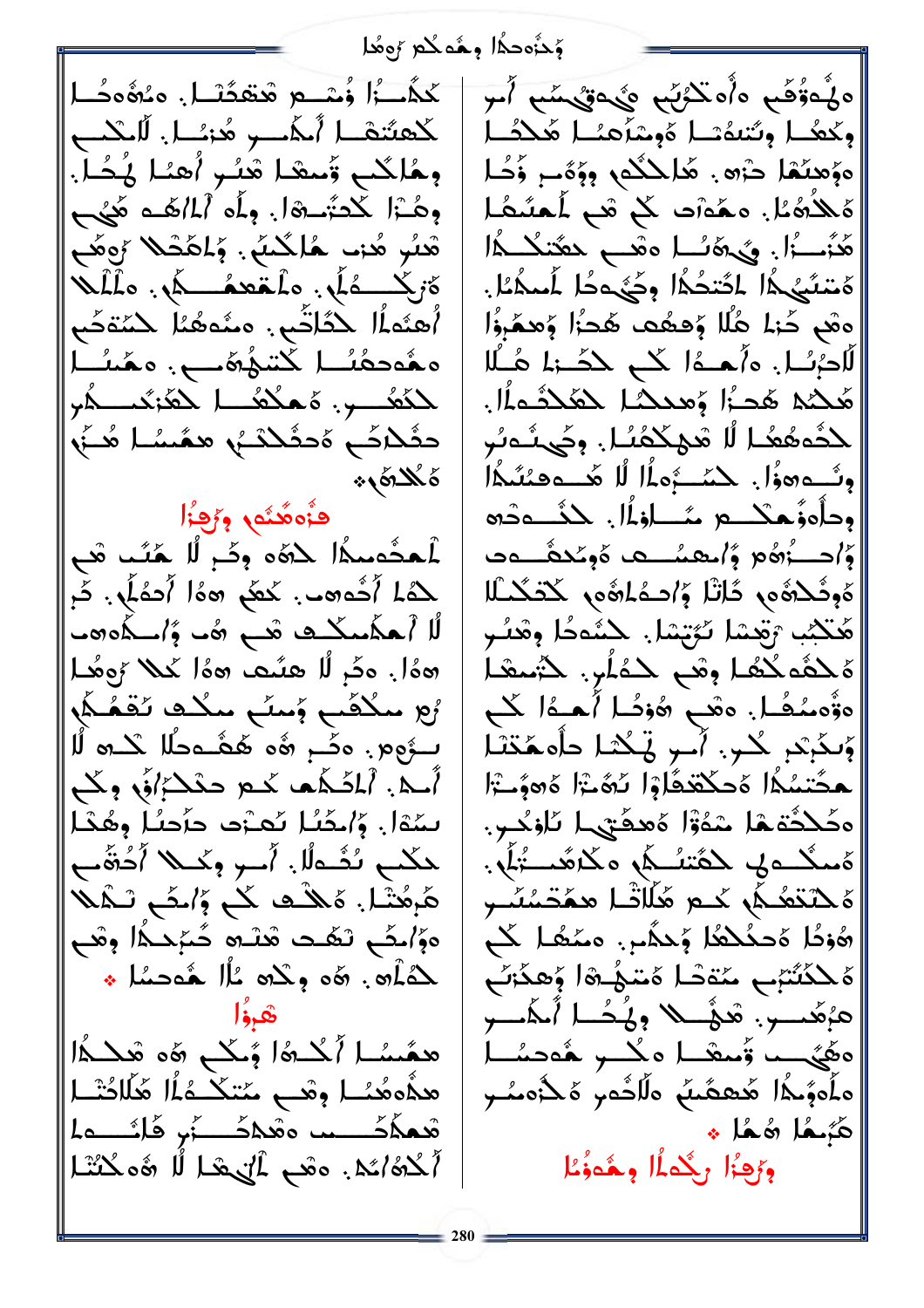لْحَمَٰدُ ۚ وَسَعَدَ إِنْمُائِدَ . وَفَ حَمَّنَا ەُ/ۈكل ھىكىم شَم لْمصَّــەمىدەن ەلل قَعَطِمْبِ أَو قَعَصَدَ مِ كَالِمُوْا هَتَعَكَّمَتُنَائِكَ. هُتَبِ لِكَفَّرِدَٰۥ ٱلْمُوَحَّـٰۥ هُم ؤُهِمُا كُمْ أُمْلُهِ أَلهِ وِلْلاَنْعَا هُم أَتَـٰلاَمُـٰٓ وَٰٓائِـُدَا وَكُـٰٓ مِنْ مَحْمَـٰكُنَّـا ورُوهُا هُرِيْكُماْ كُـْعِ أَكُـا أَــكُوهب كَشَمْلائِكْ. رُومُنا أُوْحِكْتُنَا كَحْب َع*َـوْجُـلا*َ قَـٰهِوَمُـ*نُ* مِنۡحَـٰٓرُىٰٓلَـُكُمۡۦ مَحۡرٖ مُّذَا وَبِدَٰتَا هِوَجِعَدْتِنَا أَجْلُهِ وَمِن جَنَّوْءُ/مُكِن رَهُ كَــرٍ حالُومُــا رَهُــ وْالْمُوْمَـّـهُ هُــع رَهُ نُمْ وَهُرَهُمْ وَهُمْ وَهُجَدْنَا كَتْعَبُّدُا مسألمُهوهم إذُائلُكُمْ. هُجرُوهُنْدِيُهُور رُوْه «ەَه ژُومْاً! وِرُوشـــــــــه هُبُــمُـــــا لْصَحْعَمُلْكُمْ. وَهُنْيُ لَا وَمِنْ لَا فَيَ الْمَالِمِينَ وهْلِكُــه لِكُلّا حَيْـرٍ هُلِكْـــرِهِ وِحُـمُــا ىئىسلا مىلى ۋارۇئىپ ۋىڭىلا /ۇھ وُه،ائكر. تَعْمُدُه الله عَزْفِ لِلصَّدِدِهِ دَ}اوُّا وُبِـهُفَـب لِكَوْتِـكُـلُاه أَوُبِـهَائِـكِ. ەكْر حرِّەھُا أُوْحِكْىنُا وَوُا هُحُىحُابُكا. أُقَكِّكُ زُرَا أَهْكُوْوِ وَأَحِدَ وِتَسَاؤُهِ بِدَ جُبِدُّأْأَسَّلَ ، وَجَبِ مِبْرُكِ وَجَدَّبَ هرُدُرُبُكُمْ. أُهكُوب لِكَعْلاهُدُفُت لَكَمَلُهُ يُحْمَدُ مِنْ أَوْلَى حَنْزَهِ أَبِيدًا وَالْحَدْهَ الْهَمَـزِ كَمْدَه هَٰزَمْنَائَـهِ إِهْمَـز وِدَٰاقْـــا كْـىعْـــا كْــــو تقەُــــى فُقُــهۥؙۭ/ْكُمْ. هُـْبْبٍ فُنُّوهُــمِ فَنُــد لِكُمُاه سُمُلَّكُل وَلَكَ حَكْمِعُل مَعْتُل مُثل حَرْبُهُا ۖ حَشَـهِ}ِّبُمْ. أَلَّا حَعْجَـٰهُا

هُدْهُوُوْ وَهُدُوْهُدُهِ هَشَيْئَاتُهُ: وَهُم ثَلاهُ مِنْلًا شَلاهُۃىٰنَا مِعْلاَقُ هُنَا هُعِمِي وَهُدُوُهِ وَمُ هُدُمُكُمْ. ٥٥ وْاٰ مِنْهَا وَالْمَسْرِ الْمَسْرَاطِ وَالْمَسْتَوْفَ وْْدِمْنُلْسَّلْا. مُكْسِرُدْلَا هِدْدَهْشْمَا وِلَا هْدُوۡوَٰدٗا هَٰ حَثَمٗ هُسمُحِدٗا هِ مَحِــٰدُا لُحدُ المَّازُكُمْ. هُو هُـوْا حِلُوهُمْا لَّاحُط هَجْومِمُط هَُمِعُط أَحِمْلاَ ج وْحْزَمِيْتُرْهِ أَبْلِكُتْ هُبِ لَا لَلْهِ وَيُسْلِ قُفْ وَأَمَّهْ. وَه مَّمَا وَسْعَعْدَهُ أَوَّا كُـْ هَٰا أَحْـَـا هِنْـوْهَائِي وَامِنَيب أَهْمَرُكُمْ لِمُثَلا حِسْمَعِيْهِ أَلِمَيْلِمَا لمَعْدهُ/مُمْ: 60 وضَرِ يُحِكْمِ وَمُعظَمِهِ هَ ُلِكْتُلُ وِوَّدُه أَنَّهُ هُذَهَ مَعْنُدُكُمْ . حَمَّذَاُ وَاْتِسْا أَلَمَا حَهُنْدُوهُ حَقَّدِهِ إِلَيْهِ إِنْهُنْــا رْجِئْنُائْـــدْ. وَكَـــرِ أَــــدُوهـ همَّىجُا ولًا مِزَدِّدًا دِيْنُاسُد. ٱلْمُكَمِّد هَٰؤُهْكِ وِجْعِبُ أَنْ وَاٰ مُا الْأَوْدُكُ ا فَيْ زُلائِكَ. وَضَرِ حَذَّوَجًا وَأَحَا هَـٰٓزَا لِمُسْرَاسُكِ، ٱلْمَحَصَّةِ شَبِ حِكْمِدَالْمُسْرِ [هَبُعِجُا لَا شَعِكْمُحْفُلَكُمْ. ٥ضُبِ أَىكُوهم ؤُهُل هُعفَجِسًا هَكْتُلا هُم |مرِّوْدُنُـْم|ُا وِهَٰٯْـُـا لُا مْحِمْحُـحْـكْتُابُـكِّ. أَثَلاَهُم هُكُم وَّحْتُنَا إِنْعُنَا هَٰدَلًا ۖ لمَكْدُه مُعْتَدَ هُمْ: شَمْ سَهْنَكُمْ للنَسْمَوُاْمُهُ وَضَرِ هَٰٓبُهُمَا أَسْلَمُوهَا |ەھسّىلگىّــا ۆقىئىھتــا. مىھُدەئــا وَْسَجُرْهَ | مِسْعِمُنُائِكَمْ. كُم سَمُنْتُوا أَلَمُّا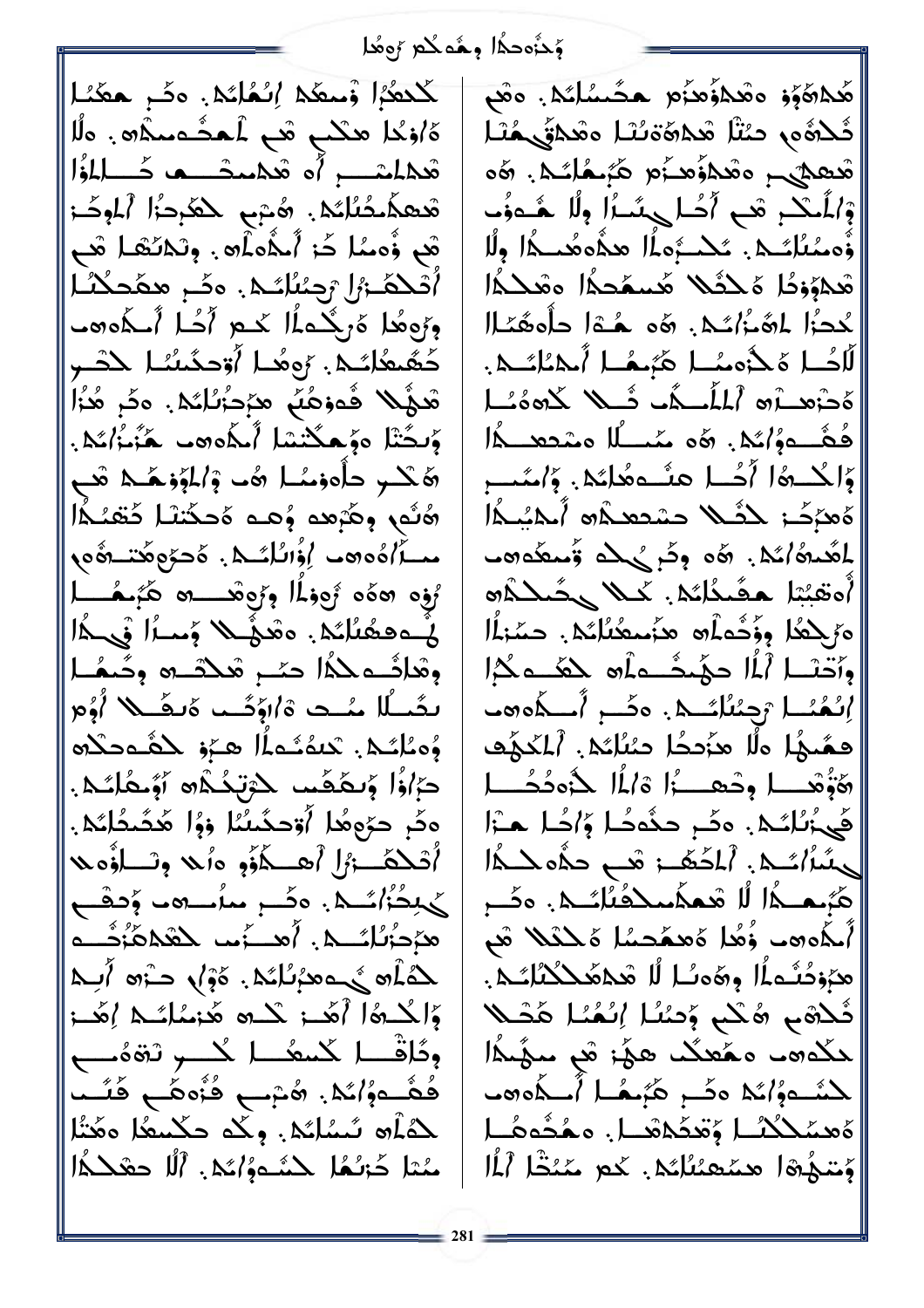كَعْدِ مَلَّاءٍ حَمِيَّتُوا ٱلْلهِ رَجِئْتُلْسُمْ. هُترِمِ لِلْأَصَوٰرُا وُهُـــا أُهقَـــه هُذُهوُا مُدْ . هُهيَوْ هرُهُـده د شُلْاهْب هَنْكُمْ وَالْمَالِ وِهْكُمْكُمْ وَالْمَسْلَمُ الْكُسْلُمُ لَا يَكْسَمُو مَّ عَسَمَاسُ مِنْ مَسْتَهْتِ مِنْ مَثْقَامِينَ مِنْ مِنْ مَثْقَامِينَ مِنْ مِنْ مَثْقَامِينَ مِنْ وْتَعِــدُاْ وَحِبَّتِـنُــدًا هَ/اوَّدُاْ وَّٰمِّىكُمْ أَ لْمَكْلَئَـٰمْ. مَمْـٰهَـْتُمْ خُـْمَلُوْا وِهَّتْعُـٰدَاْ ىِّ أَلَّ وِهَكْذَــا ه أُهمزُنَـدَهْ حفَىهُاهُمُال هزَّىعُامُك ، هُ/هُ: ﴿ كُبِّ وِسُنْا أَبِهِ كُمَّا أَتَتَمْ ثَمَكْنُائِكَا. مِكْر أَمْلاً أَوَ أَهْلِ الْمَعْيُنِ وَ كُنْسَمَدٍ هَكْمُلَائِكَ هُـْبَ هُنَّى خَبْكَهُ كَلَّهَ كَـلا حدَّماً إنْعُماً وقَعْدَهِمْ قَتْ ِّحْمُلْكُمْ. هُ/لِكُرُّ، حُجُّوجِكُمْ هُ/لُفَج ەئىدە ۋاھْد ئېگىگائىد. وأىلا كىر للتَعبِكَوْبِ هُجُبُنَا وَالْكُنْبِينَ هُجَنُومًا كْلا أَكْثَا شْعِكْدْكْتْلْتْكْ. بْكْتْ وَحِمْدَتُ لَمْحُمْدٍ الْعَيْدِهِ. مَوْجُمْ وَجَحْكُمْ هُنْتُ إِسْتُمَا لَا أَسْمَ. هُبْب ىفّْىلا خْرْشْىــەلم خْزْهْـــا ھُوْنُـــا وَهُ حُلْمٌ . هَ مَلا يَهِ هُوَ هُوَ هُوَ هُوَ هُوَ اللَّهُ عَلَيْهِ مِنْهُمْ الْمَرْضَ توسّك مكّده مسَنُدْه ألا مُدَهَّد هَدْ عِلْمًا لَحْيُلِيَكْ. وَحُـ هَعكْب وَّاوَّه¤ هُـــَيْ هَـصَّحُاسُــه. ةَالمَلِّي ٱثۡعاٰۤا وۡحِدٗا ۖ ﻜٚۡحَنُنَا ۗ إِنۡـٰهُمَّا نَّوۡصُلَائِـدَ. هُنْبِي هَٰلَاتْل حـدُهوُّا وَّحُـا ههُه ضَرِ مسأه كَعَنّْمِعْتُما وَمِكْدِ كَدَّعْ هُتِوْمُوْا هُــمِ كَايُحِبُ لِحَمْدُائِــمْ. كَوْكَاه حَارَّكُـــْمَالُمْ وِنُرِيْبَــْـهِ ۚ مَكْتُـمَــْـْتَ

وَالْحَدْهُمْ وَٱمْشَدَدَهُ لِمُوْهُمُهَا وِمَتْنَا ِكْحِتَنِتُهُا هَٰٓئُوٰٓءُاتُمْ. وَكُنْ مِعْلًا هُـَّوَوُّا وْالْمَمْكَتْ حَزَّاوُّا هَٰبِعُنَا وَٱلْمَلْمُجَكَّ وُهُدءلُه ٱلمُوَّة و هعَذهدُنُلُكُمْ. وَوُلُمُت تَكْتُكُمُ تَعْكَفُيْتُ وَوَٰٓا مُنْزَهُٰكُمْ . ەقىممَمَّد ھۇا وِدَّاسْرَا تْعَكْدًا. أُه أُمنُــا هُـوهُـــا نُـــولَا وَإِوْۤا هَـنُــــز لِمَحْدُهُ هُــا كَنُبِرُكُــدْ. هُـثِبِ وَحَــْتِهِ | كَفُنُوهُـــ وكَــــلا قَىفُــاً وِهُـتـــُلا أَهُبِعْدِهِ وُهِلِيُمْ. ثُمّ هُو هُنِّي لِهِشَاء تَرْجِئْنَــْدَ وَجَعَفْنُـا وِجْتَـٰٰٓهَا وَجْـُـُدَد همُعدْلَتُهِ. حُوصِهُ! وِمُوصَلِ أَسْرًا كمسرًاوْا هكْسُه ، هُو وُجَّسة كمسرة ههُمُزُائِكُمْ. وَضَع مِعاُكِمَ وَهُكُلُو لحْفَلا شَمْ دْمَقْا وْهَمْتْلَا حَدَّىلْلنَّمْ ة/هُـــز كَـــره هنَعْنُلْتُــدْ. وْ/ أَبِــدْ أَمِكْسٍ حِزًا وَالْحَدَّةُ! هَٰٓئُنُوا فَيَ أَوْهُدَا أَبِيهِ لُحْرِ لِلْأَسِيمِ لِمُثَلَّلُكُمْ. فَقَسْفَ يَهْدَ وَحْفَكَلاَتُوهِ مَفْقَعٍ هُؤُخِذُرٍ حَكْسِرٍ معفَّمْ أَسْــدْ. وكَـــدْ وتُكَـــــرَةُ مِ تَعْمَدُوبُو اهُنُّائُكُمْ. هُبْتِ هُنَّى كُنَّب لِكُمْلُهِ كَلاَحُلْتُلا. وِلْمُوت فِلَمْت وِلًا لمَتَعْلِ لِحَقَّنَا لَمَحَقَّدِ مِحْدُومِ هَطُلبُهِ. وضَبِ لَا هُعِفُهِ لَا مِ مَمْدُےلُم ہوَ مُعَدُّے حَدُوہ حُمْلَائِے۔ ٱلْأَكْمِلاَ وَٱوْۤا لِمُكَمُّمُهُ لِمُحْسِنِ وَوَٰا |}خُوبُلسَّك، هُــَوْ، وَسِي ٱلْمَلَأَسِــلا كَسِـلا |هُمدُٰٓئُل وٖۡىـثَـكُمۡلُرُه ۚ وَ۫منُـئُلۡتُمۡ. ۚ هَٰلًا أَمحُـا وِرُجَّـا مُــۃَت نَعمَـۃ وِنَــالَٰـلا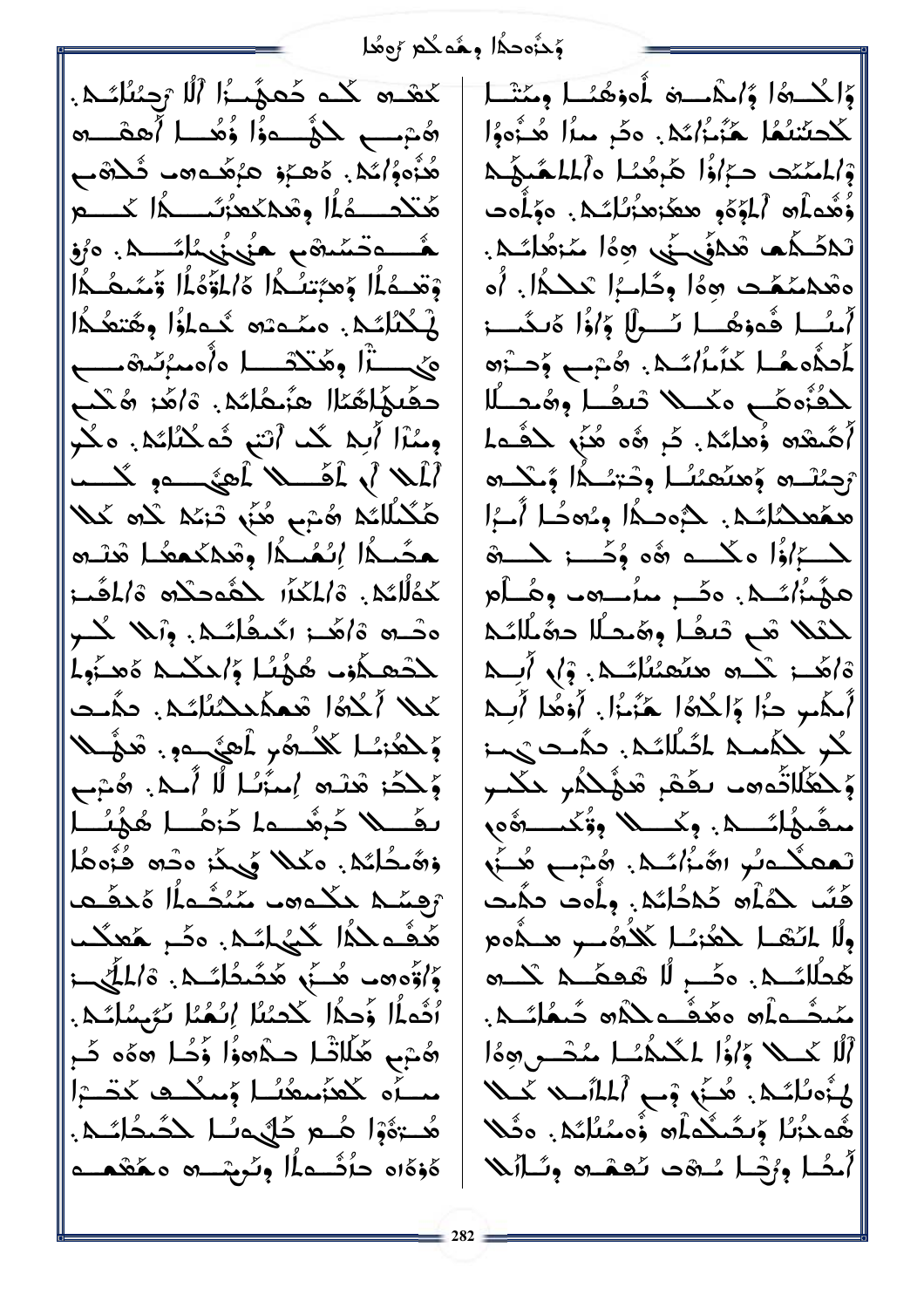وَجَزُّهِجِدًا وِجْهِ كُمْ رَوْهُا

ةَزِكْـــهُـلُم كْكُتْكْــدُا هَنَـُائـــد . هلا أسمُــــــوت كَلائتـــــــــــــــــــــــــومُلائـــــــــومُلا وْاجْكُفْعَــدْ قْنَبْ وُقْتَـا هِمَّىلَلْتَــدْ. تَعَوُّلا بَوْتَى سِي لِمَشْكَلا كَلَمْتُوْكُمْ مَدَّامَةُ مِنْ لَّاحْب وَهَٰاكَب كُلْعِ مْسَوَّسْلَتُه. ولًا هُوَهِ مَدًّا أَبِيهِ مَنْ أَسْلَبِ وِمُنْتِ كُم كُه لًا كُحِبُّائِكَ. 50هُمُّا هُـْرَت مَعْهُرٍ فُزُهِ هُمُا وِدْهِ ۚ يَكْفُلُ وَرُبُغْلُ أُمِرٍ وكَحْجَابُا مْحَالِبُسُا بِّمِسُاسُهِ. أَحْدُا كُم وكُم حَدَّةً كُمَّا مَحَتَّعُكُمَّا هِجَمْحُلِّـُـمْ. حَكْقَدَّـاوْا وِهَعْنُـولُّا هَّزُسزماً ووُوحُــتْ همْــــاوْ كَعمَّــسُـــا وَهزَمععُنَــدادُ تـــاؤُه هـ حيْحِمْنُـــو لَّهُمُزُامُّه، ەنىئُـمالا كَعْسِر كَجِيشَاكْمَ هرًىمُائَـــد. ەلَّا ـحصَّــۃ هَـــع ـأَوْحُـــا ومَّهْبِ لَقْـه عَـدْمَـٰلِ هَٰحَمَّاتَـٰدُا ا هَٰڹُۥۢۢٱئُـٰہٗ. ہنۡـٰٓٱوٖ ۚ لَٰٰٰٓٓٓ ٖ لَمۡقَادَہُهُشَـٰهُ حفَیْٹ پر هَبُعُصَلْ وَمُسُلَّدُ ہے<br>ہُکعَمکاماُفُے حقّی ِ بُر ہُومُک ک همّعنُـل هُبُـمُلَـُـد. ولَا لَانُـم هَبُ ھلَدُ;ُۦُڵػ؞۞ۿؘڂػٚؠ؋ڷۺ۠ڡۦڂۺؙڡ۠ڔ وَسكْفَبِ كَعُنْاُسُّكَ. أَمكُنَّا وِتَسَبَّا ەتسىزە كېيىس جىگىلۇا ۋېئى همَّكَسِيرًا وُّەسُبُلْسُي. ەَجْشَع كَبِي لْمُبْوَيْنِ لِمَسْتَحْمَدِ الْمُؤْمِنَاتِ وَالْمَسْتَدَارَ وِلْكَافِكِينَ جُبِ مُنْزِئَلِكُمْ. وَلَسْتَرَا جُبِ أَهُـىلُكُمْ. هُا وَرُيُقْـا كَـمَّــٰٓ;ا وَفِـحْـُـٰمِر حَبُّوحُتُمِدُّومٍ ۖ كَا*لْ*أَمَّدُ مَعَّزَكُمٍ ۖ ؤُوهنُ*نُ*ا

حدُّه لَكْتُــــدُّه و هُحفُــــو ُهُتَدَةٌ و م هَحُسُلْتُـــدْ. ەھُتْـكـــە خُـــەوْئُدًا كُتْبَرُوْا كُنْ هُوكُنْݣُمَا وَوُومِيُّوْسَا هؤَمَٰزُكُمْ لَحْدَهُه وَجَوَهْدِهِ هَُبُمُمْ هَفْـــالا لِلنَّــــه مِنْهِ وَبِئِهِ لِلْمَـــالِ حنٌــه مثقه هزُحكُمُـُـُـكَ. هَــكثَــُــه تَحْدِمُوْا هِعْتَعُدُمَّا هِ هَيْنَ هُمَا رَجَّدَ يُهَا ومَّتُا وَحَدًا هَيْمَكَلاً لِكُومُائِي. أَقْعَدَ مَكْمٌ مَنْكُمُومَ وَتَعْمَلُوا وَالْمُسَلَّمَةُ لِحَمْنُهُمْ بِمَكْسَلَا مِنْهَاهُ. 1⁄2 مِنْ الْمَعْمَلِ حفســـدُا وَمِيمُـــدُا جَيْمِعُلُّـــدِ. ومكْمحك وتَحْتَفْكُمْ مِحْدَةٍ وَالْمَحْرَاةِ ەتْدە آۇيغانىد. مىھىمكىلا ئىشل وَسمُكُما تَاوَنُدو هَاوَهُا سكُنْزَاهُمْ. ەترئىـــە ەَىـنىڭـــەنىمى لُاتىككَـــز/ وُبِّيٍّ: أَأَوْ وَجِعْنِيتِ هَٰـأَمِ كَـٰزِيْتُلَائِـدَ. وكُحْلِ وِنُعِبْوَتِ كَلِمِ رَبُغْتِيلِ وِبْزُوْي دأەقشىدە بمككمُلكك فاصدُب مَحْدُشُدِهِ الْمَنْسِنِينَ الْمَسْتَمَرِّسَاتِ الْمَسْتَمَرَّسَاتِ الْمَسْتَمَرَّسَاتِ الْمَسْتَمَر كَمُتْ;ا ۚ وَٱمۡضَ لَاتُـٰہِمَا صَلَّى مَالَ لَىٰٓٓ; هَٰلَٰٓءُ ﴾. شَوْيُوا لِهِ وَإِلَّا مَعْلَمَهُمْ لَهُمْ لَكُمْ لَهُمْ وَلَا مِنْهُمْ مَنْ لَ همَسُـا أَكْـهَا وُلّكم هَدَعَنُنَائـُـد. حمَّدهُما هُنُما وِهُدمُكُمْ رُوهُما هُنُا هُبُمُا وَاوْحِكُم تَوْهُم مَعْمَدْائِهِ. ەتىدكىگىڭسىم كىخامىمىگىسىسىملار مسَّيُلِمَّه. كَم تَدِيُّا شَا وِدْعَعْدَا وَّهــرُم الزُّهتُــهِ وَٱلــمُــرُبِ همَّـرَضَكَــمَــ هَبْسُمَائِكُمْ. هُنْسُمْلاً رُوهُبِ دَوْبٍ أَل